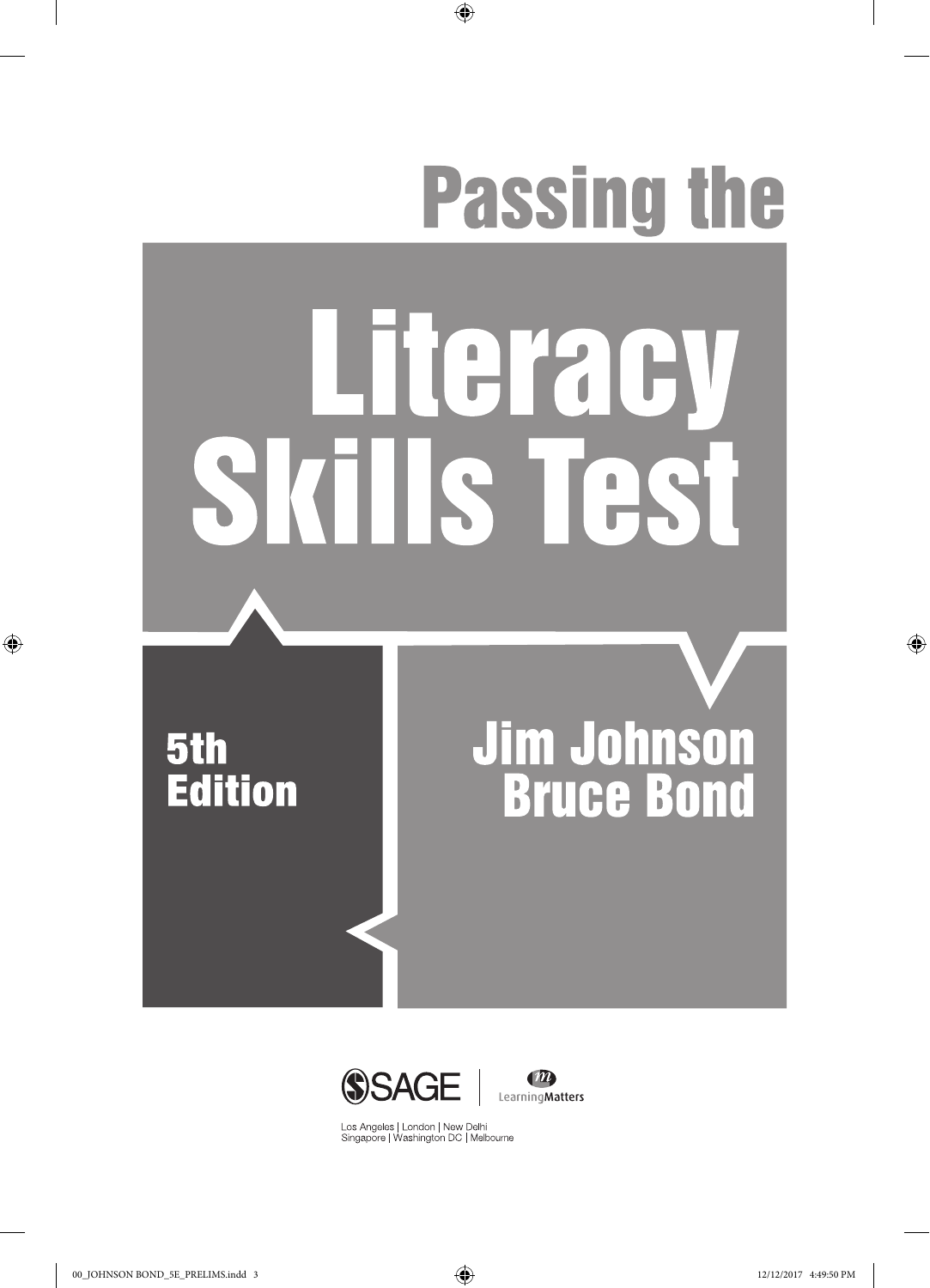



 $\bm \Theta$ 

Learning Matters An imprint of SAGE Publications Ltd 1 Oliver's Yard 55 City Road London EC1Y 1SP

SAGE Publications Inc. 2455 Teller Road Thousand Oaks, California 91320

SAGE Publications India Pvt Ltd B 1/I 1 Mohan Cooperative Industrial Area Mathura Road New Delhi 110 044

SAGE Publications Asia-Pacific Pte Ltd 3 Church Street #10-04 Samsung Hub Singapore 049483

⊕

2018 Jim Johnson and Bruce Bond

First published in 2001 by Learning Matters Ltd. Second edition published in 2008. Third edition published in 2012. Fourth edition published in 2015. Fifth edition published in 2018.

Apart from any fair dealing for the purposes of research or private study, or criticism or review, as permitted under the Copyright, Designs and Patents Act, 1988, this publication may be reproduced, stored or transmitted in any form, or by any means, only with the prior permission in writing of the publishers, or in the case of reprographic reproduction, in accordance with the terms of licences issued by the Copyright Licensing Agency. Enquiries concerning reproduction outside those terms should be sent to the publishers.

Editor: Amy Thornton Production controller: Chris Marke Project management: Deer Park Productions Marketing manager: Lorna Patkai Cover design: Wendy Scott Typeset by: C&M Digitals (P) Ltd, Chennai, India Printed and bound in the UK

**Library of Congress Control Number: 2017954839**

**British Library Cataloguing in Publication Data**

A catalogue record for this book is available from the British Library.

ISBN 978-1-5264-4017-4 ISBN 978-1-5264-4018-1 (pbk)

At SAGE we take sustainability seriously. Most of our products are printed in the UK using FSC papers and boards. When we print overseas we ensure sustainable papers are used as measured by the PREPS grading system. We undertake an annual audit to monitor our sustainability.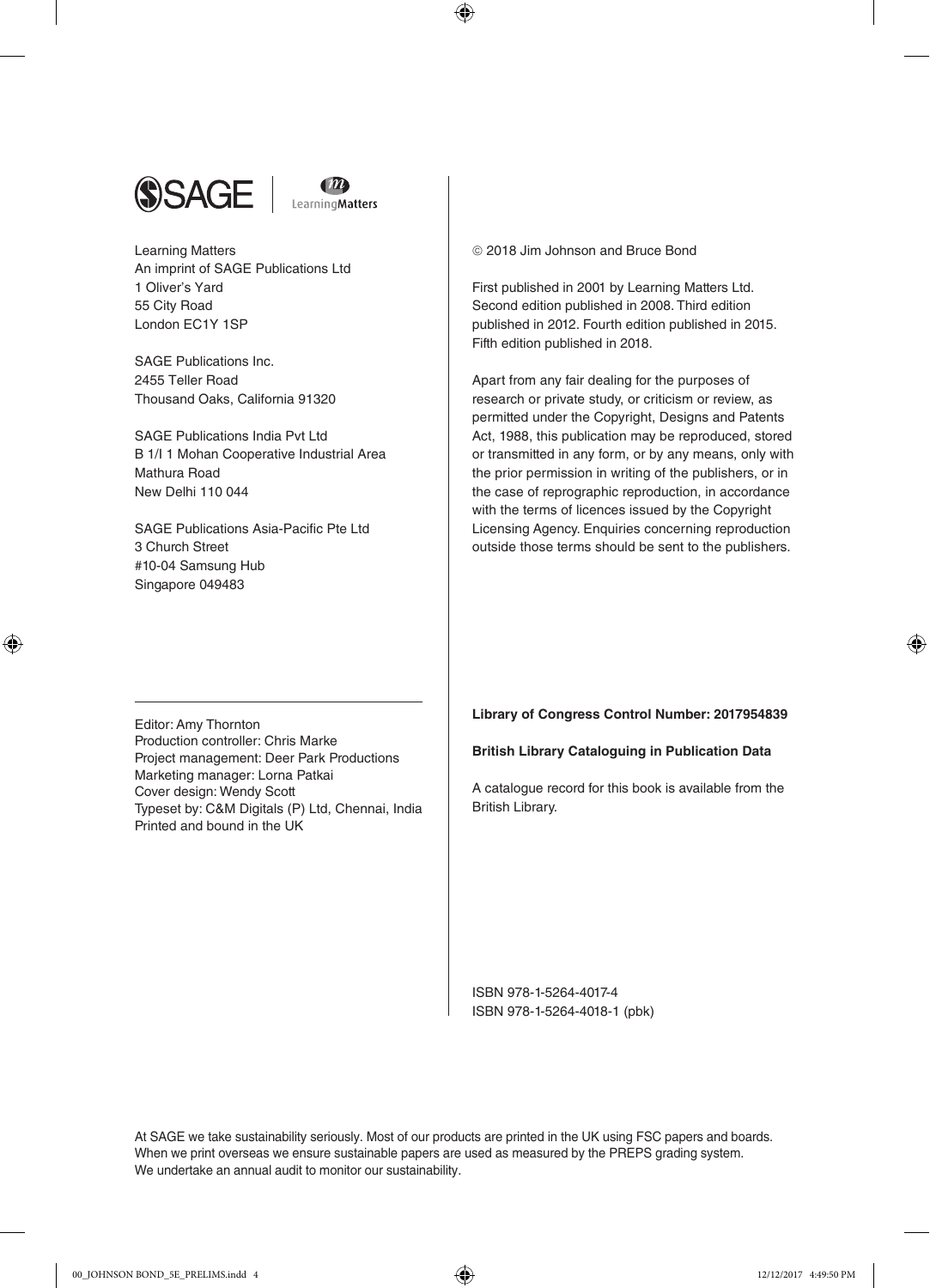# **Contents**

 $\overline{\phantom{a}}$ 

 $\bigoplus$ 

| About the authors<br>Acknowledgements<br>Series introduction |                                                                                                                                                                                             | vii<br>vii<br>viii |
|--------------------------------------------------------------|---------------------------------------------------------------------------------------------------------------------------------------------------------------------------------------------|--------------------|
|                                                              | Introduction                                                                                                                                                                                | 1                  |
|                                                              | Why is the knowledge of English of intending teachers being tested?<br>The National Curriculum                                                                                              | $\mathbf{1}$       |
|                                                              | What is the test like?<br>Spelling; Punctuation; Grammar; Comprehension                                                                                                                     | 3                  |
|                                                              | How to prepare for the test                                                                                                                                                                 | 7                  |
|                                                              | How to use this book<br>Revision checklist                                                                                                                                                  | $\overline{7}$     |
| 1                                                            | <b>Spelling</b>                                                                                                                                                                             | 10                 |
|                                                              | Introduction                                                                                                                                                                                | 10                 |
|                                                              | Essential knowledge<br>Double consonants; Spelling and pronunciation; Homophones;<br>Words best learned by heart; Chunking and patterns in words;<br>Prefixes and suffixes; 'i' before 'e'? | 10                 |
|                                                              | General tips<br>Key strategies for spelling                                                                                                                                                 | 17<br>18           |
|                                                              | Questions                                                                                                                                                                                   | 19                 |
| $\overline{2}$                                               | <b>Punctuation</b>                                                                                                                                                                          | 25                 |
|                                                              | Introduction                                                                                                                                                                                | 25                 |
|                                                              | The main ways of marking 'units of meaning'<br>Paragraphing; Full stop; Commas                                                                                                              | 25                 |
|                                                              | Additional ways of marking 'units of meaning'<br>Colon; Semicolon; Question mark; Brackets or parentheses                                                                                   | 28                 |
|                                                              | Punctuation which indicates the status of the language being used                                                                                                                           | 30                 |
|                                                              | Punctuation within words<br>Hyphens; Apostrophes; Capital letters                                                                                                                           | 31                 |
|                                                              | Questions                                                                                                                                                                                   | 34                 |
| 3                                                            | Grammar                                                                                                                                                                                     | 36                 |
|                                                              | Introduction<br>Consistency with written Standard English                                                                                                                                   | 36<br>36           |
|                                                              |                                                                                                                                                                                             |                    |

 $\bigoplus$ 

 $\overline{\phantom{a}}$ 

 $\bigoplus$ 

 $\mathbf{v}^{\mathbf{v}}$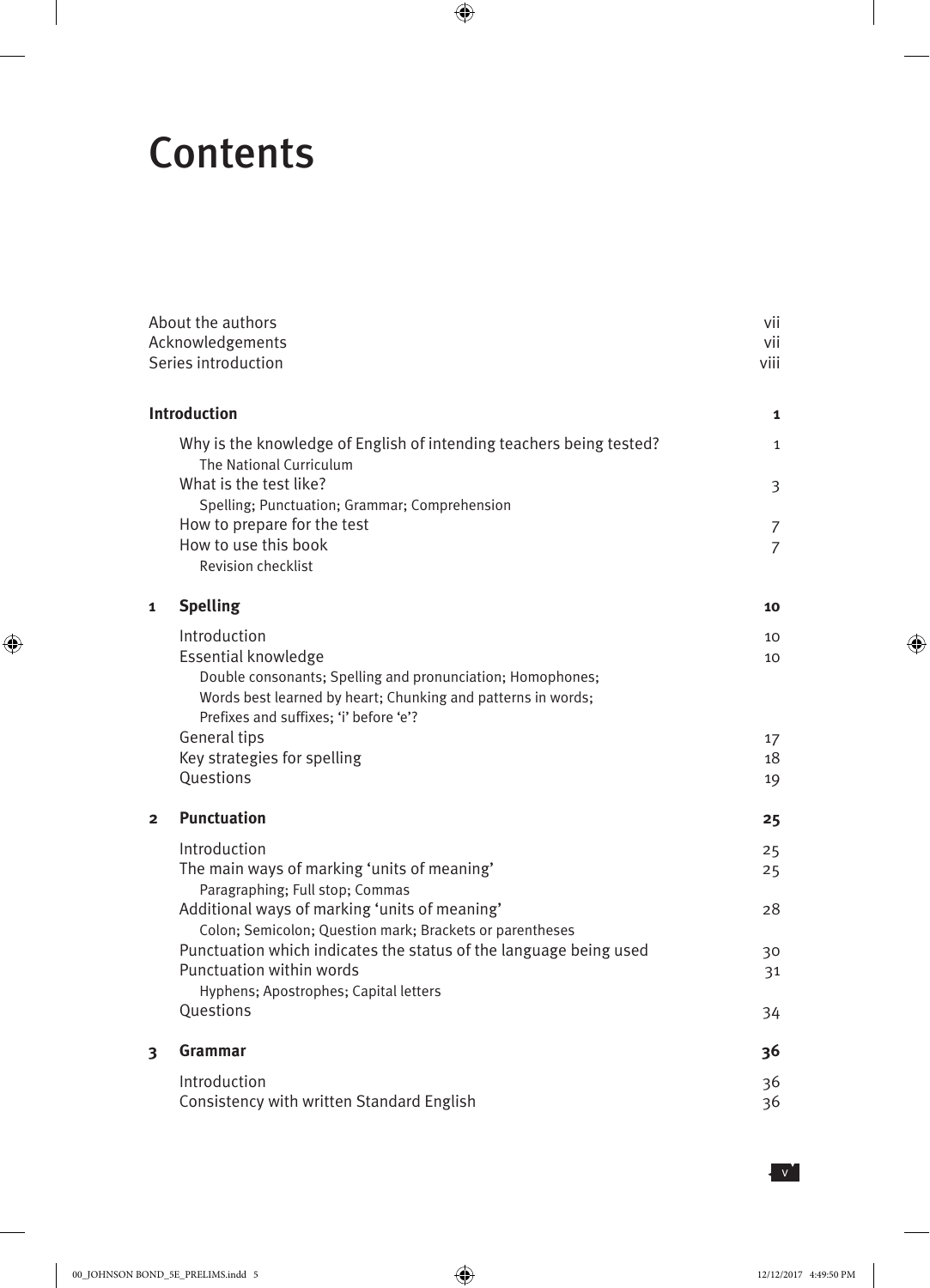#### Contents

 $\overline{\phantom{a}}$ 

 $\bigoplus$ 

|   | Failure to observe sentence boundaries; Abandoned or faulty<br>constructions and sentence fragments; Lack of cohesion; Lack of<br>agreement between subject and verb; Should have/of, might have/of;<br>Inappropriate or incomplete verb forms; Wrong or missing preposition,<br>e.g. different from/than/to; Noun/pronoun agreement error;<br>Determiner/noun agreement error; Inappropriate or missing determiner;<br>Problems with comparatives and superlatives; Problems with<br>relative pronouns in subordinate clauses; Inappropriate or |                              |
|---|--------------------------------------------------------------------------------------------------------------------------------------------------------------------------------------------------------------------------------------------------------------------------------------------------------------------------------------------------------------------------------------------------------------------------------------------------------------------------------------------------------------------------------------------------|------------------------------|
|   | missing adverbial forms<br>Sense, clarity and freedom from ambiguity<br>Lack of coherence; Wrong tense or tense inconsistency; Unrelated<br>participles; Attachment ambiguities; Vague or ambiguous pronoun                                                                                                                                                                                                                                                                                                                                      | 50                           |
|   | references; Confusion of words, e.g. imply/infer<br>Professional suitability and style<br>Non-parallelism in lists; Inconsistent register and tone; Shift in<br>person within sentences or across sentences; Excessive length<br>and rambling sentences; Redundancy/tautology; Inappropriate<br>conjunctions (also known as connectives)<br>Key grammar tips<br>Questions                                                                                                                                                                        | 57<br>62<br>63               |
| 4 | Comprehension                                                                                                                                                                                                                                                                                                                                                                                                                                                                                                                                    | 69                           |
|   | Introduction                                                                                                                                                                                                                                                                                                                                                                                                                                                                                                                                     | 69                           |
|   | Questions                                                                                                                                                                                                                                                                                                                                                                                                                                                                                                                                        | 70                           |
| 5 | <b>Literacy Skills Practice Test</b>                                                                                                                                                                                                                                                                                                                                                                                                                                                                                                             | 77                           |
|   | Introduction<br>Spelling<br>Punctuation<br>Grammar<br>Comprehension                                                                                                                                                                                                                                                                                                                                                                                                                                                                              | 77<br>78<br>80<br>81<br>87   |
| 6 | <b>Answers and key points</b>                                                                                                                                                                                                                                                                                                                                                                                                                                                                                                                    | 91                           |
|   | Spelling<br>Punctuation<br>Grammar<br>Comprehension<br>Literacy Skills Practice Test                                                                                                                                                                                                                                                                                                                                                                                                                                                             | 91<br>96<br>99<br>101<br>110 |
|   | Further reading                                                                                                                                                                                                                                                                                                                                                                                                                                                                                                                                  | 127<br>128                   |
|   | Glossary                                                                                                                                                                                                                                                                                                                                                                                                                                                                                                                                         |                              |

 $\bigoplus$ 

 $\overrightarrow{\mathsf{vi}}$  .

 $\overline{\phantom{a}}$ 

 $\bigoplus$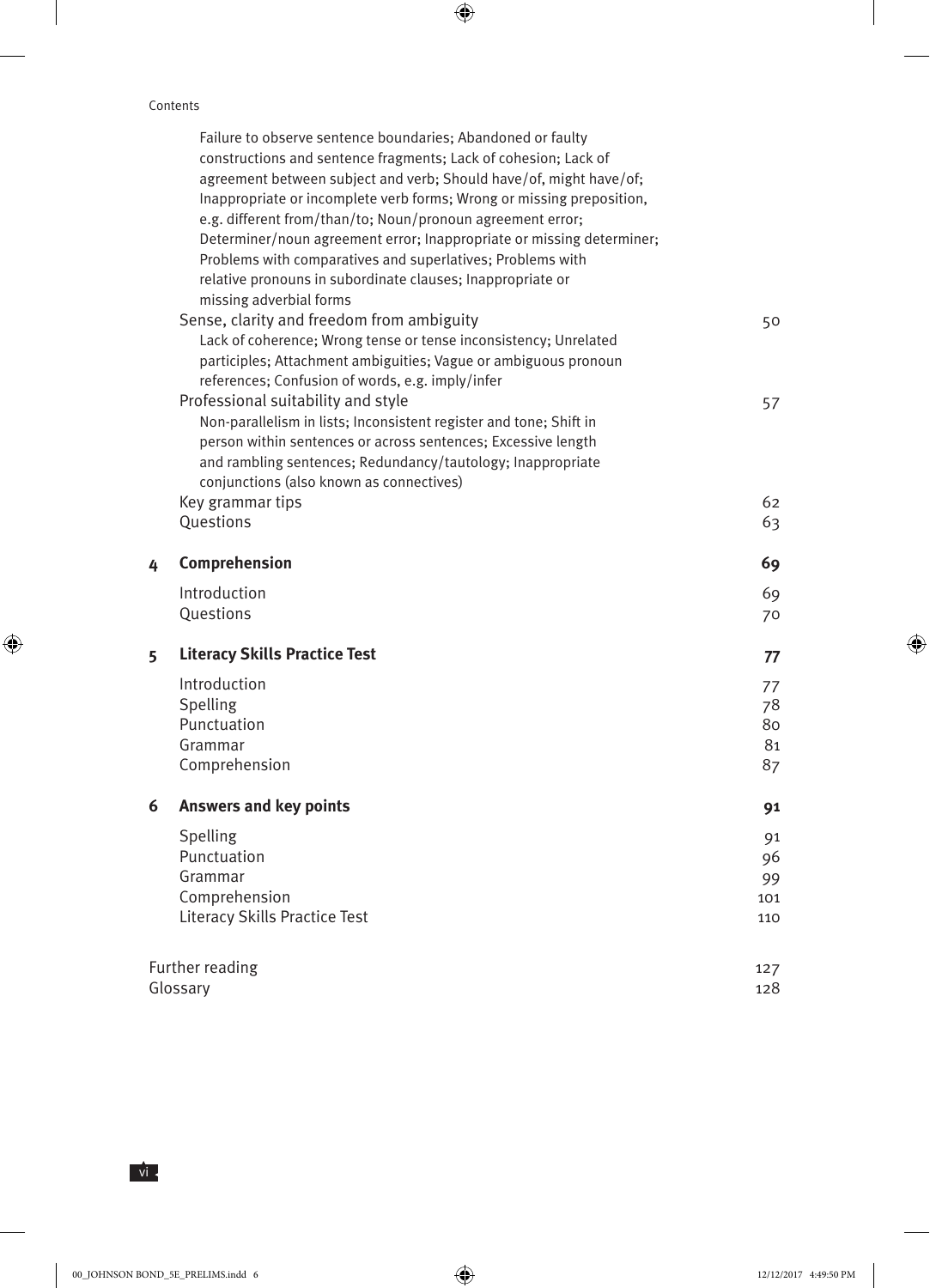You need to pass a test of your own literacy skills before you can be admitted to a course of teacher education. This applies to all candidates, whether you see yourself as having an English specialism or not. This book is designed to help you to pass that test. The necessary knowledge is explained, examples of questions are provided and answers to those questions are supplied, along with *Key points* to indicate the main things that need attention.

⊕

The areas covered in the book – spelling, punctuation, grammar and comprehension – are the ones that appear in the test. The particular aspects of spelling, etc., are also the ones that are in the test. The actual form of the questions is also similar. Everything you will be tested on is explained; examples are given and the questions give you plenty of practice for the test. The questions in the test will be a selection from the types of question shown here in each section.

# Why is the knowledge of English of intending teachers being tested?

Teachers need to have a confident knowledge of English. A teacher who has a sound idea of how the English language is organised can help children to use it well. Some approaches – especially guided writing – can only be successful if the teacher knows, for example, what it is about a child's writing that makes it good and also knows how it could be improved.

Teachers receive a great deal of written information and have to be able to understand it and act on it with assurance. They often have to write, or collaborate in writing, documents such as school policies, reports on their children, information for parents, etc.

Teachers and their use of English are very much in the public eye. Parents, governors, inspectors and others see them in their professional role and, inevitably, make judgements. Teachers need to know enough and be competent enough to deal confidently with the world they move in.

Finally, the right of children to be taught by somebody who knows enough about English to be able to help them is the basis of the test and of this book.

## The National Curriculum

The National Curriculum was introduced in the UK (except in Scotland) in 1988. Before that, religious education (RE) was the only compulsory subject, and schools were free to decide what would be taught, guided mainly by the requirements of examinations and employers. The National Curriculum was designed to fulfil four main purposes:

⊕

1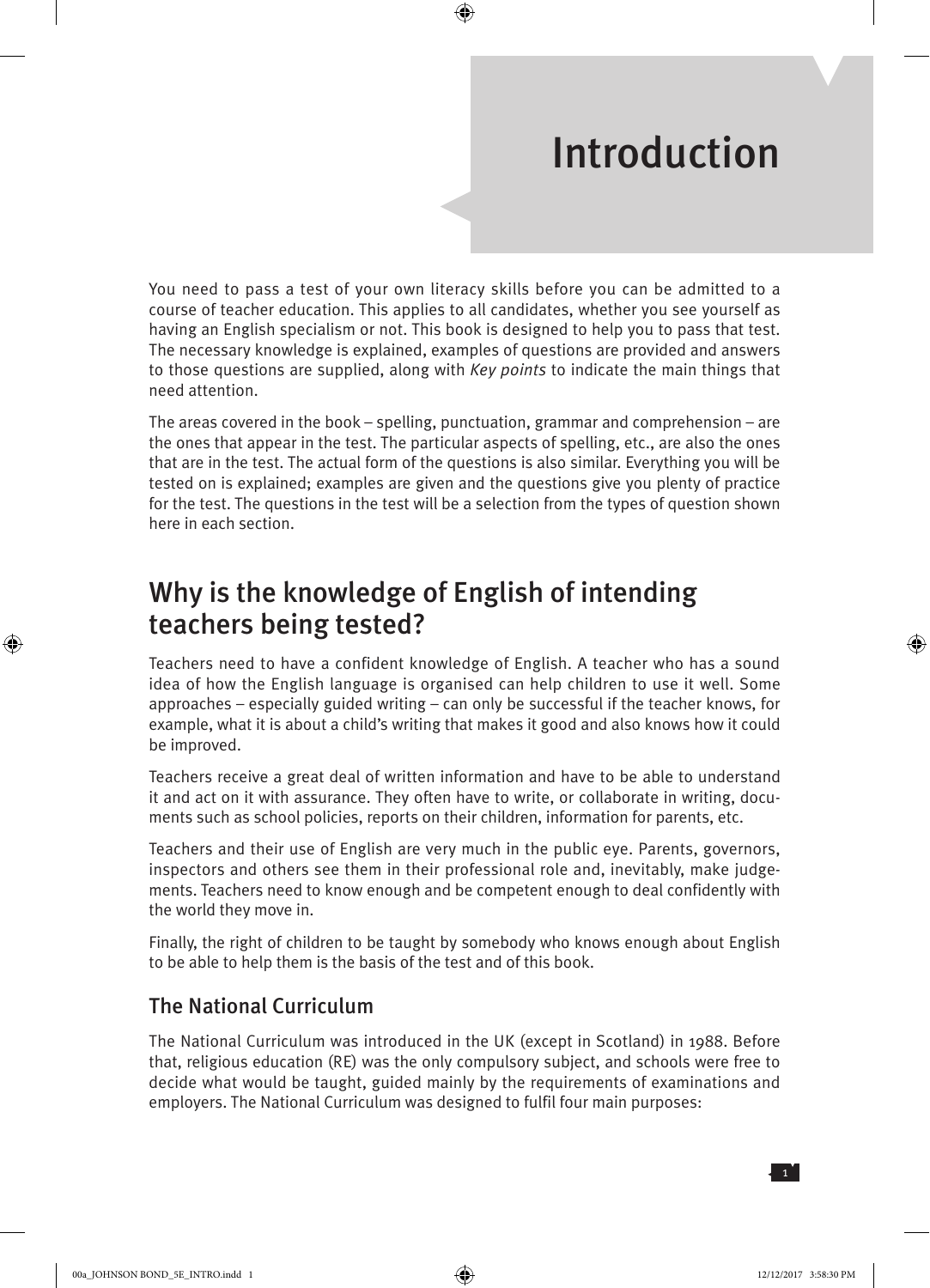1. To ensure that the same education entitlement was given to every child, irrespective of social background, culture, race, gender, differences in ability and disabilities.

 $\bigcirc$ 

- 2. To assess and measure children's progress against set standards.
- 3. To ensure continuity in the transition between primary and secondary schools, and when children transfer between schools at the same level.
- 4. To establish an education system that could be clearly understood by all.

All local authority maintained schools in England must follow the National Curriculum. The curriculum documents set out the programmes of study and attainment targets for four key stages:

- KS<sub>1</sub> (Years  $1-3$ , ages  $5-7$ ).
- KS2 (Years 4–6, ages 8–11).
- $KS<sub>3</sub>$  (Years  $7-9$ , ages  $12-14$ ).
- KS4 (Years 10–11, ages 15–16).

At KS1 and KS2 the compulsory subjects are: English, maths, science, design/technology, history, geography, art/design, music, PE, computing, and modern foreign languages (KS2). Schools must also provide religious education, but parents are allowed to ask for their children to be taken out of these lessons. Academies and independent schools do not have to follow the National Curriculum, but they must teach a broad and balanced curriculum including English, maths, science and religious education. Most schools also teach personal, social, health and economic education (PSHE) and citizenship. You can view the programmes of study and other details about the curriculum for England at www.gov.uk/government/collections/ national-curriculum.

In primary schools children are assessed at the end of KS1 (teacher-marked assessment not reported nationally), and at the end of KS2 in English and maths (externally marked and published nationally). Assessment at KS4 is via GCSEs.

Since devolution, in Scotland, Wales and Northern Ireland the curriculum has been the responsibility of the respective devolved bodies – the Scottish Parliament, the Welsh Government and the Northern Ireland Assembly. As such, the curricula in each area are different (although similar in many areas) from that in England. You can read the relevant curriculum at the following websites:

- Scotland: https://education.gov.scot/
- Wales: http://gov.wales/topics/educationandskills/schoolshome/curriculuminwales/ arevisedcurriculumforwales/?lang=en
- Northern Ireland: http://ccea.org.uk/curriculum

A thorough and confident knowledge of English is very important in teaching all areas of the curriculum. Although the Literacy Skills Test does not test your knowledge of the curriculum for English, it is important for aspiring teachers to be aware of and understand the detail of the curriculum you will be required to teach in whichever country of the UK you work in.

2

⊕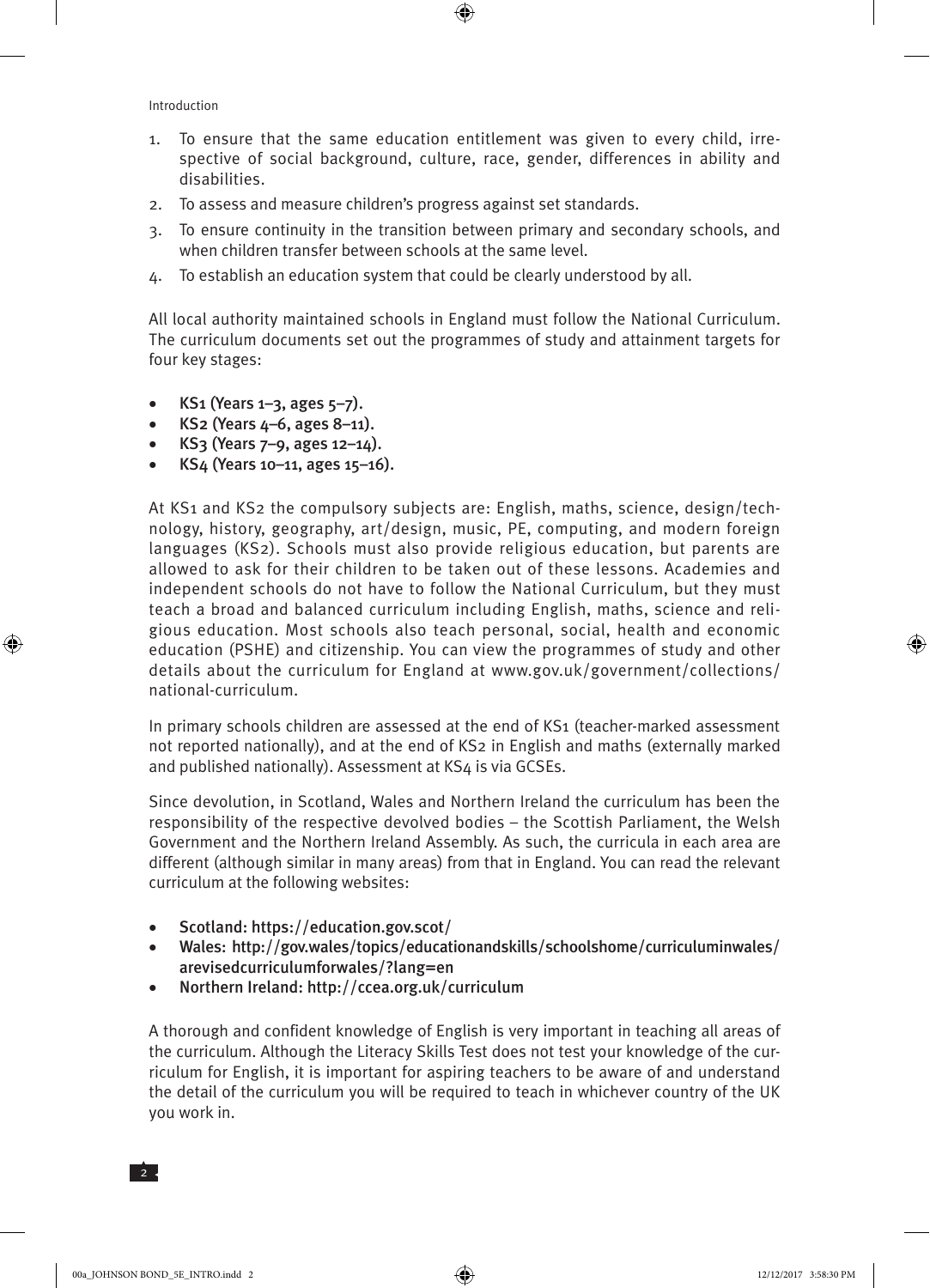# What is the test like?

The test will be carried out online. For the spelling test, you will use headphones (multiplechoice spelling options will be available for candidates with hearing impairment). The test has four sections: Spelling, Punctuation, Grammar and Comprehension.

 $\bigcirc$ 

You will be asked to:

- type in or select your answers for Spelling;
- type in characters, including amendments to capitalisation, for Punctuation;
- drag and drop multiple-choice options into text for Grammar;
- drag and drop options in order to: match statements to categories; complete a list; sequence information; identify points; match text to summaries; identify meaning of words/phrases; evaluate statements; select headings; and identify readership for Comprehension.

You will not be tested on the National Curriculum nor on how to teach English. You will be tested on four main sections of knowledge about literacy: spelling, punctuation, grammar and comprehension.

The spelling section of the test *has* to be attempted first. Once the spelling section is done, you must go on to the other sections and cannot return to spelling. There is no restriction on how you go about the other three sections. You can do them in any order; tackle questions within each section in any order; and move about within each section as much as you like. It may make more sense to do the grammar test last but that is up to you.

In the Literacy Skills Test, each test has a unique pass mark, dependent on the questions that are included. The total number of marks available for each test varies from  $45$  to  $49$ , again dependent on the questions that are included. Spelling has a total of 10 marks, Punctuation 15, Grammar 10–12 and Comprehension 10–12. If, as is likely, the test has 48 questions, 31 correct answers can gain you a pass.

This is what the four sections cover and how they are approached in the test:

## Spelling

⊕

Teachers are expected to spell correctly. That includes the words that are likely to appear in their professional work. The emphasis on correct spelling is justified because it avoids ambiguity (for example, advise/advice; affect/effect) and is easier to read than incorrect spelling. In the test, you are expected to use British English spelling but either *– ize* or *– ise*  verb endings will be allowed.

You will need to wear headphones for this part of the real test. You will see ten sentences on the screen. One word has been deleted from each sentence. Where a word has been deleted, there appears an icon for *Audio*  $\bullet$ . When you reach that word in your reading, click the icon and listen through your headphones. You will hear the deleted word. Decide how you think it is spelled and type your decision directly into the box provided in the deletion space. If you need to have the word repeated, click the audio icon again. You can do this as many times as you want, even if you are only part of the way through spelling the

 $3<sup>1</sup>$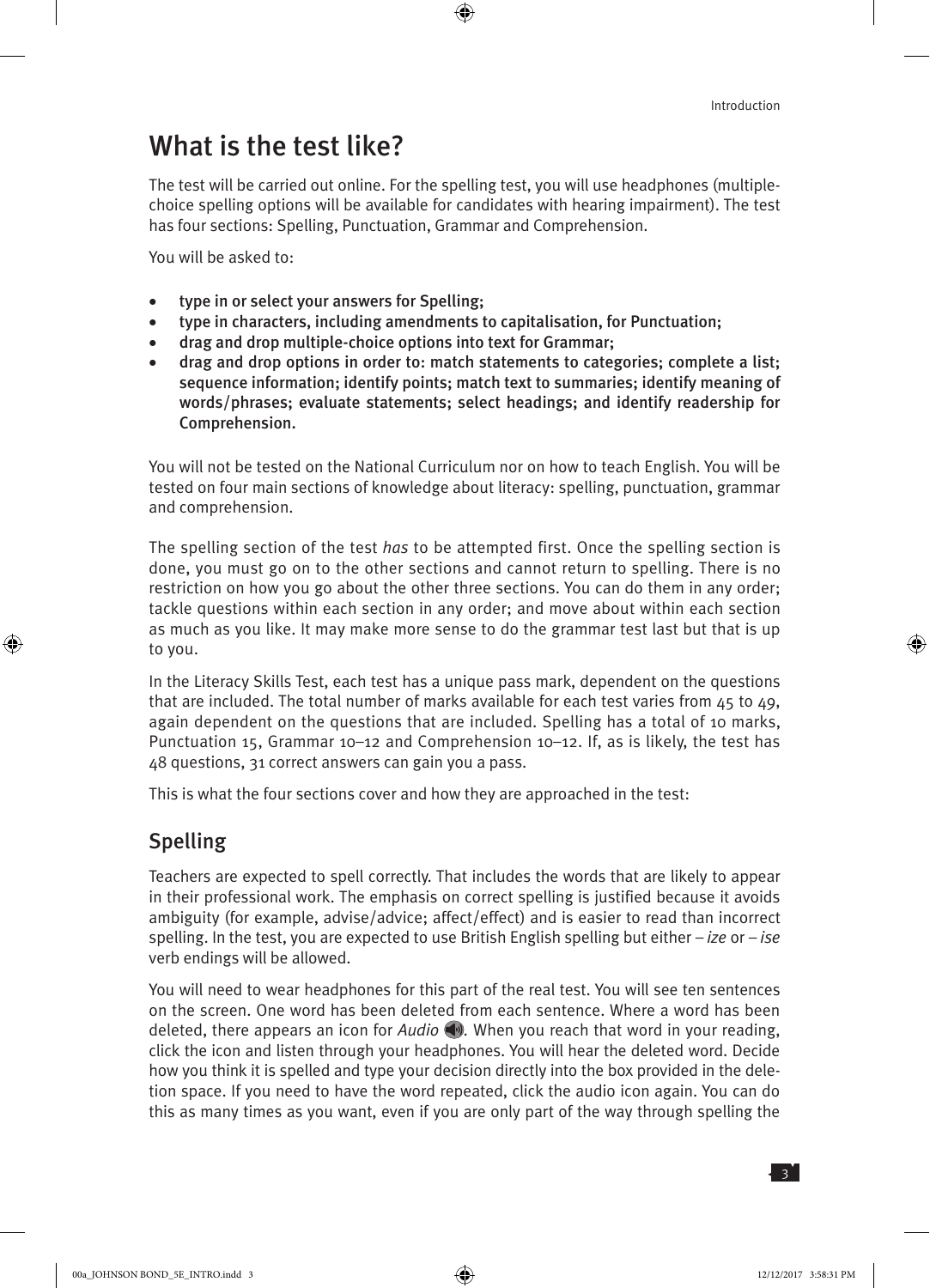word, or have finished and just want to check. You may also make several attempts to spell a word but you should keep in mind that the whole test allows only about 45 minutes.

 $\circledast$ 

A multiple-choice spelling option is available for candidates with hearing impairment. As this is a book, not a computer, the practice questions follow the same rubric and format as the hearing impaired multiple-choice questions in the Literacy Skills Test:

Select the correctly spelled word from the box of alternatives. Write your answer in the space in the sentence.

As I had used the school's petty cash to buy some materials, I kept all the to give to the head.

| receipts |  |
|----------|--|
| receits  |  |
| reciepts |  |
| reciets  |  |

- 2 Teachers used their\_\_\_\_\_\_\_\_\_\_\_\_\_judgement when selecting topics for discussion.
	- profesional professional proffessional professionel

### Punctuation

⊕

Teachers are expected to be able to read and use punctuation correctly, especially in those texts that they are likely to encounter or to produce as part of their professional work. Punctuation that is consistent and that follows the conventions makes a text easy to read. Errors in punctuation not only give a reader more work to do but can also change the meaning or create ambiguity in the text. They can also create a bad impression, especially if the error is caused through obvious carelessness. Knowing what punctuation is needed, and where it should go, reveals both an awareness of the reader's needs and, fundamentally, a high degree of literacy.

Unlike spelling, there is a personal element in punctuation. By the time you have finished this book, you might have noticed that we use more semicolons than most people. Many writers never use semicolons at all. The point is that, if they are used, they should be used consistently.

The point about consistency is such a key one that it is worth considering it here. Suppose you have written this sentence:

*My early experience with the class has led me to modify my medium-term plans.*

Now suppose that you want to add something to that sentence to express, however mildly, your feelings about having to make the changes. You decide to add the word

 $\overline{A}$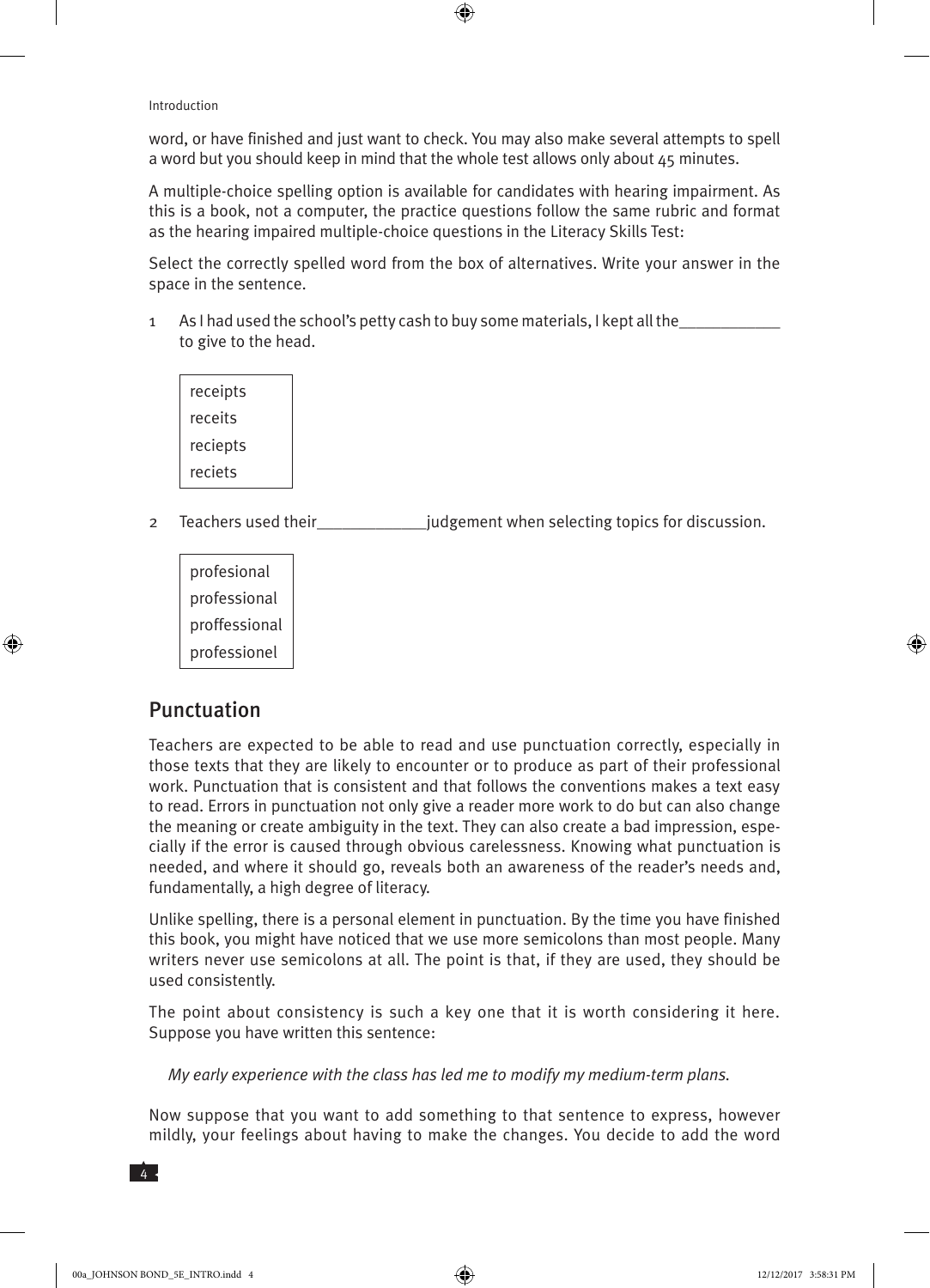*unfortunately.* That word can go at the beginning of the sentence (with a comma immediately after it) or at the end (with a comma immediately before it) or in the middle, between *me* and *to.* That is an interruption in the grammatical structure of the sentence and such interruptions are marked by commas. A common failing is to put just one comma, either before or after the interruption, but you actually need two, one before and one after the interruption, like this:

 $\bigcirc$ 

*My early experience with the class has led me, unfortunately, to modify my mediumterm plans.*

Consistency means that you do not put just one comma in this case but that you use both. They are partners.

In the online test, you will see a text that has some punctuation omitted. Your task is to identify where to place a punctuation mark, change a lower case letter to an upper case one or create a new paragraph. You will not be asked to delete or rewrite any text. An onscreen counter will appear showing how many pieces of punctuation need to be added to the text. As you start the test, the counter will read 15, and it will then count down by one each time you add a piece of punctuation, until it reaches zero, to help you keep track of where you are up to in the test. Once you get to zero, you won't be able to add any more punctuation changes unless you delete one that you have already made.

When you have decided what change to make, double click on the word you have chosen to edit and a dialogue box will appear. The word you clicked will appear in a box, alongside a list of punctuation marks to choose from. Make sure your cursor is in the right place in the word box for where you want the punctuation to appear (i.e. at the beginning of the word to insert an inverted comma or opening bracket, or the end of the word to insert a comma or full stop). Then click on the punctuation you want to add and click 'OK'. The box will disappear and the word and your punctuation choice will appear in the text but will now be blue.

To add a new paragraph, double click on the word after the point where you want the paragraph break to appear. Then click 'Paragraph', then 'OK'. To capitalise a word, double click the word then click 'Capitalise', then 'OK'. You can change your answer if you think you should. To do this, double click your chosen word again, and then click 'Reset' – the punctuation you added will then be removed and you can choose another option from the list.

Sometimes, although it is possible to insert a punctuation mark, it may not be necessary or even appropriate. You have to decide. What is very important is that you create a text whose punctuation is wholly consistent. Your criterion is to ask yourself what would be *consistent with the punctuation in the text.* Keep an eye on the onscreen counter, and remember there are only 15 correct amendments. This is the sort of question you are likely to meet in the book. As this is a book, not a computer, you cannot type in your chosen punctuation mark; instead, you simply note which punctuation mark or other change in punctuation is necessary at which point to make the whole consistent. There will be passages like this for you to practise your knowledge of punctuation; your job is to make it appropriate and consistent in its use of punctuation:

*although the teaching of literacy had been working well some staff wondered how to maintain the good work they had done in other areas of the curriculum could drama and pe be retained at the same level as previously*

⊕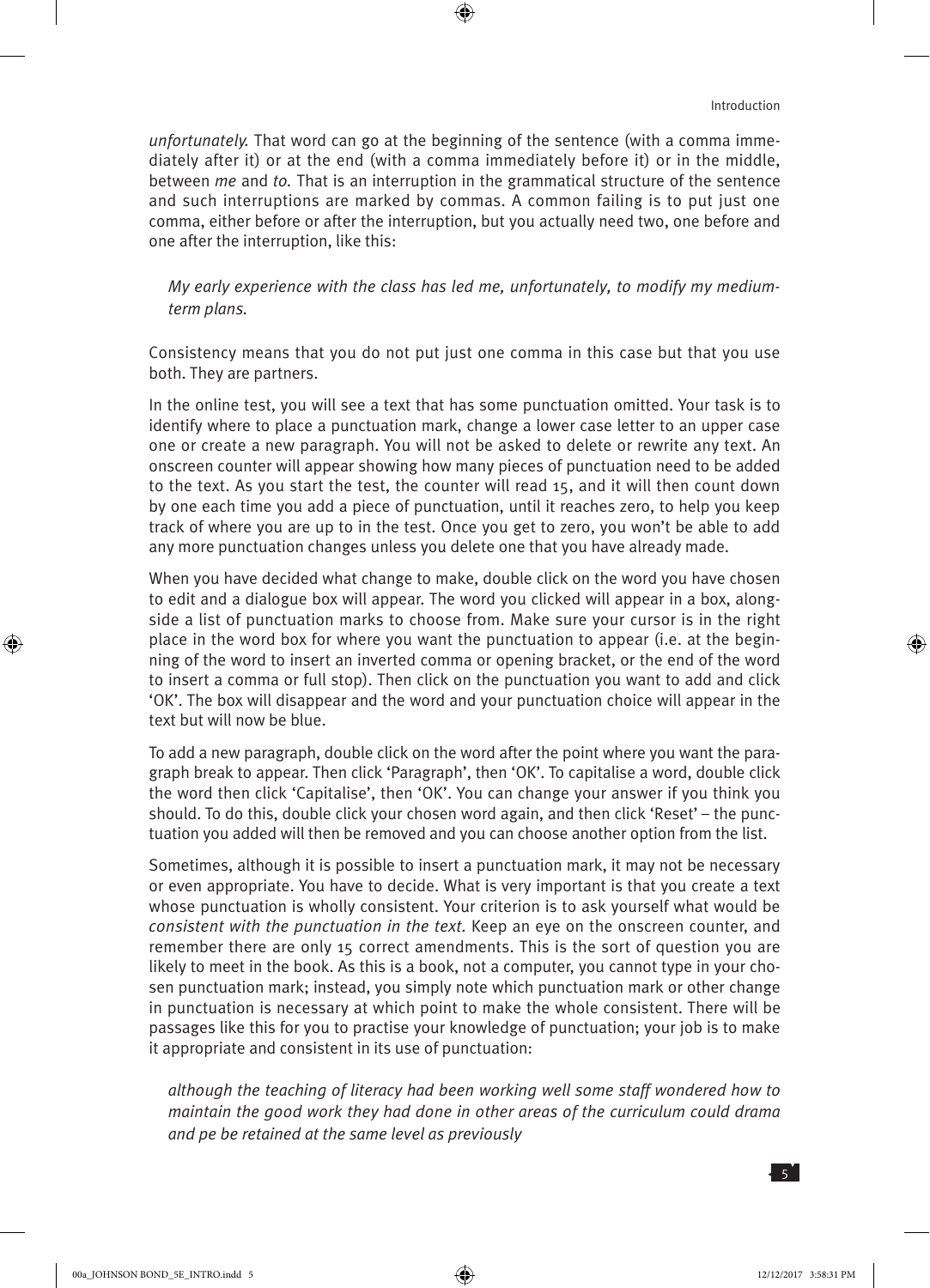### Grammar

Teachers need to be able to see whether a piece of writing is, or is not, in Standard English, the variety of English that is required in formal texts and, therefore, in almost all writing. They also need to be able to say if the text makes sense and, if not, what prevents it from making sense. Finally, they need to be aware of the style that is appropriate to a particular type of text and to understand what, if anything, is wrong with the style.

 $\bigcirc$ 

The test is multiple-choice. You will see a passage that is not quite complete; bits of language are missing. The decision about what should be inserted to complete the passage is a grammatical choice. You will be shown a range of possible bits of language to insert, only one of which would complete that part of the passage satisfactorily. The choice of that insertion will depend on your reading the whole passage carefully as well as the sentence that has to be completed. You insert your choice simply by clicking and dragging it into position.

Below is an example of a sentence that is incomplete. Four possible ways of completing the sentence are offered. Your task is to choose the one that fits grammatically:

*The assembly focused on the current playground incidents*

Now choose one of the following to complete the sentence:

- a. *that were making life difficult for the infants.*
- b. *that was making life difficult for the infants.*
- c. *that are making life difficult for the infants.*
- d. *that is making life difficult for the infants.*

## Comprehension

⊕

Teachers receive a good deal of written material that they must understand and to which they must respond. This test puts an emphasis on close, analytical reading of a passage of text. You will need to read the passage with attention to the main ideas, with an awareness of its arguments and, sometimes, with an idea of how it affects your existing ideas. You might need to make judgements about the text and to organise and reorganise its content. Since that is what being a teacher now involves, the test assesses your ability to read in this way.

The comprehension test uses a range of multiple-choice style questions. You will be expected to drag and drop selected options in order to:

- match statements to categories;
- complete a list;
- sequence information;
- identify points;
- match text to summaries;
- identify meaning of words/phrases;
- evaluate statements;
- select headings;
- identify readership.

6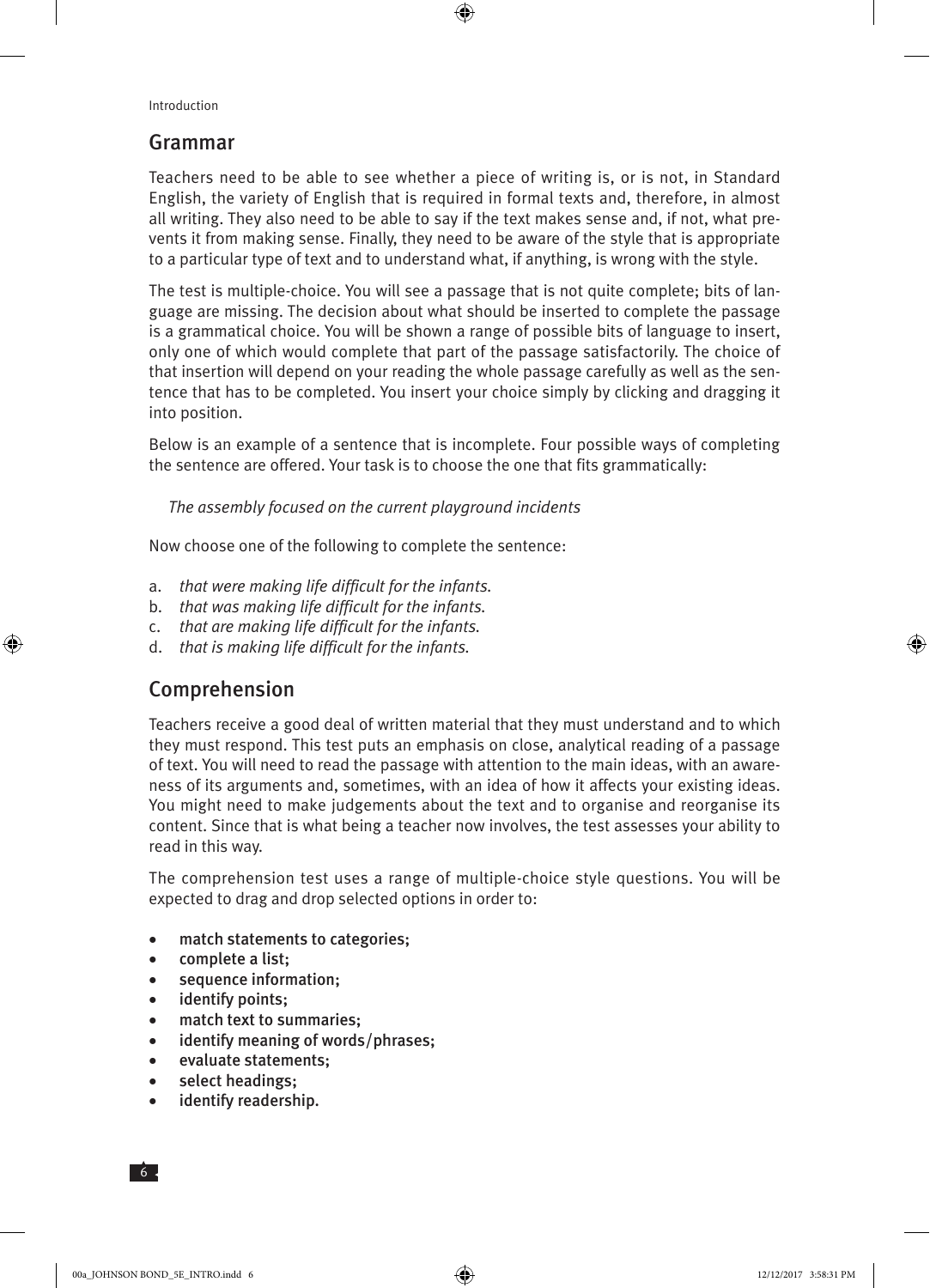The test will present you with the sorts of text that teachers are likely to see and read as part of their professional lives. You will be expected to identify key points, read between the lines, tell fact from fiction, make judgements, etc. Not every test will examine every aspect!

 $\bigcirc$ 

At its simplest, the test might ask you to identify the meaning of words and phrases. Remember that no one test will test every aspect of every one of the four sections. In the following short passage, for example, you are asked to identify from a given list of options who you think is the intended audience for the text:

*You will have seen from the local press, where results are published from every school in the Authority, that this school has had a consistently high standard of performance in the annual SATs over several years. This fine record is expected to continue for some years, at least. A consequence of this success is that the school is oversubscribed each year and, regretfully, it is not always possible to offer a place to every child whose parents apply to us.*

## How to prepare for the test

- Use this book to get a good grasp of what understanding is demanded by the test.
- Go to the DfE website (http://sta.education.gov.uk/professional-skills-tests/literacy-skills-tests) to read their advice, familiarise yourself with the test and what it looks like, and try the practice tests.
- From that practice, identify which areas you need to improve on and refer to this book.
- Remember that doing well in spelling and punctuation can take you close to the pass mark.
- Read again the Hints in each section of this book.

## How to use this book

For the purposes of the test, literacy is seen as comprising the four sections detailed above: Spelling, Punctuation, Grammar and Comprehension. Each section has its own chapter. There you will find an explanation of the knowledge required, examples of the features of literacy being tested and explicit direction about what to do in the test. There are practice questions for each section.

Chapter 5 is a complete literacy practice skills test for you to work through, and Chapter 6 contains answers and explanatory key points, hints and tips for all the questions in the main chapters, and for the practice test.

## Revision checklist

The following chart shows in detail the coverage of the four main chapters. You can use the checklist in your revision to make sure that you have covered all the key content areas.

⊕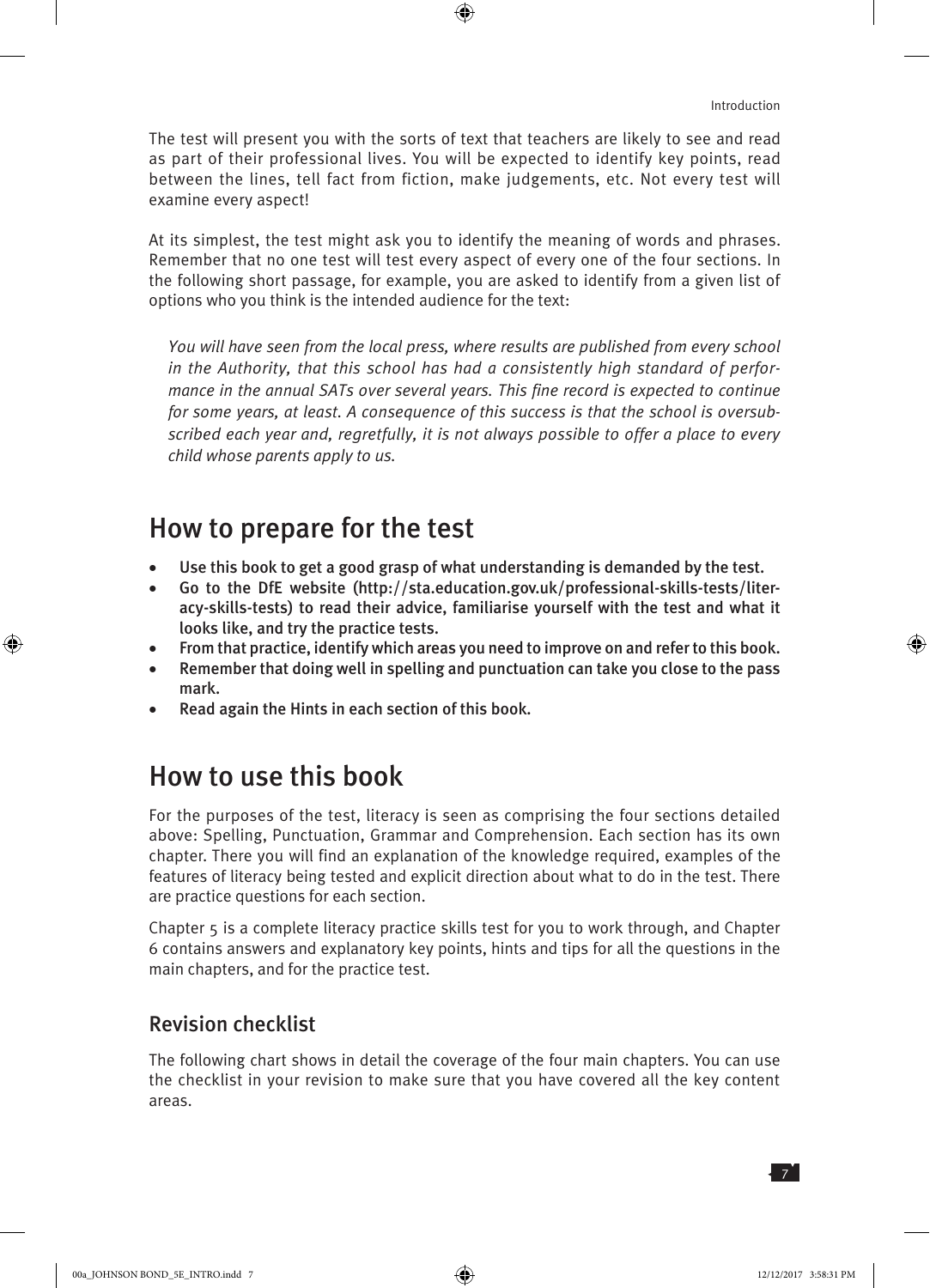$\overline{\phantom{a}}$ 

 $\bigoplus$ 

| Spelling questions will cover the main spelling rules and include words<br>used by people involved in teaching.<br><b>PUNCTUATION</b><br>Paragraphing<br>Full stop<br>Commas<br><br>Colon<br>Semicolon<br><br><b>Question mark</b><br>Brackets/parentheses<br>Speech marks<br><br><b>Quotation marks</b><br><br>Hyphens<br>Apostrophes<br>Capital letters<br><b>COMPREHENSION</b><br>Attributing statements to categories<br>Completing a bulleted list<br>Sequencing information<br><br>Presenting main points<br><br>Matching texts to summaries<br>Identifying the meanings of words and phrases<br>Evaluating statements about the text<br><br>Selecting headings and subheadings<br><br>Identifying possible readership or audience for a text<br><b>GRAMMAR</b><br><b>Consistency with written Standard English</b><br>Failure to observe sentence boundaries<br>Abandoned or faulty constructions and sentence fragments<br>Lack of cohesion<br>Lack of agreement between subject and verb<br>Should have/of, might have/of<br>Inappropriate or incomplete verb forms<br><br>Wrong or missing preposition, e.g. different from/than/to<br>Noun/pronoun agreement error | <b>SPELLING</b> | <b>Pages</b> |
|-------------------------------------------------------------------------------------------------------------------------------------------------------------------------------------------------------------------------------------------------------------------------------------------------------------------------------------------------------------------------------------------------------------------------------------------------------------------------------------------------------------------------------------------------------------------------------------------------------------------------------------------------------------------------------------------------------------------------------------------------------------------------------------------------------------------------------------------------------------------------------------------------------------------------------------------------------------------------------------------------------------------------------------------------------------------------------------------------------------------------------------------------------------------------------|-----------------|--------------|
|                                                                                                                                                                                                                                                                                                                                                                                                                                                                                                                                                                                                                                                                                                                                                                                                                                                                                                                                                                                                                                                                                                                                                                               |                 |              |
|                                                                                                                                                                                                                                                                                                                                                                                                                                                                                                                                                                                                                                                                                                                                                                                                                                                                                                                                                                                                                                                                                                                                                                               |                 |              |
|                                                                                                                                                                                                                                                                                                                                                                                                                                                                                                                                                                                                                                                                                                                                                                                                                                                                                                                                                                                                                                                                                                                                                                               |                 |              |
|                                                                                                                                                                                                                                                                                                                                                                                                                                                                                                                                                                                                                                                                                                                                                                                                                                                                                                                                                                                                                                                                                                                                                                               |                 |              |
|                                                                                                                                                                                                                                                                                                                                                                                                                                                                                                                                                                                                                                                                                                                                                                                                                                                                                                                                                                                                                                                                                                                                                                               |                 |              |
|                                                                                                                                                                                                                                                                                                                                                                                                                                                                                                                                                                                                                                                                                                                                                                                                                                                                                                                                                                                                                                                                                                                                                                               |                 |              |
|                                                                                                                                                                                                                                                                                                                                                                                                                                                                                                                                                                                                                                                                                                                                                                                                                                                                                                                                                                                                                                                                                                                                                                               |                 |              |
|                                                                                                                                                                                                                                                                                                                                                                                                                                                                                                                                                                                                                                                                                                                                                                                                                                                                                                                                                                                                                                                                                                                                                                               |                 |              |
|                                                                                                                                                                                                                                                                                                                                                                                                                                                                                                                                                                                                                                                                                                                                                                                                                                                                                                                                                                                                                                                                                                                                                                               |                 |              |
|                                                                                                                                                                                                                                                                                                                                                                                                                                                                                                                                                                                                                                                                                                                                                                                                                                                                                                                                                                                                                                                                                                                                                                               |                 |              |
|                                                                                                                                                                                                                                                                                                                                                                                                                                                                                                                                                                                                                                                                                                                                                                                                                                                                                                                                                                                                                                                                                                                                                                               |                 |              |
|                                                                                                                                                                                                                                                                                                                                                                                                                                                                                                                                                                                                                                                                                                                                                                                                                                                                                                                                                                                                                                                                                                                                                                               |                 |              |
|                                                                                                                                                                                                                                                                                                                                                                                                                                                                                                                                                                                                                                                                                                                                                                                                                                                                                                                                                                                                                                                                                                                                                                               |                 |              |
|                                                                                                                                                                                                                                                                                                                                                                                                                                                                                                                                                                                                                                                                                                                                                                                                                                                                                                                                                                                                                                                                                                                                                                               |                 |              |
|                                                                                                                                                                                                                                                                                                                                                                                                                                                                                                                                                                                                                                                                                                                                                                                                                                                                                                                                                                                                                                                                                                                                                                               |                 |              |
|                                                                                                                                                                                                                                                                                                                                                                                                                                                                                                                                                                                                                                                                                                                                                                                                                                                                                                                                                                                                                                                                                                                                                                               |                 |              |
|                                                                                                                                                                                                                                                                                                                                                                                                                                                                                                                                                                                                                                                                                                                                                                                                                                                                                                                                                                                                                                                                                                                                                                               |                 |              |
|                                                                                                                                                                                                                                                                                                                                                                                                                                                                                                                                                                                                                                                                                                                                                                                                                                                                                                                                                                                                                                                                                                                                                                               |                 |              |
|                                                                                                                                                                                                                                                                                                                                                                                                                                                                                                                                                                                                                                                                                                                                                                                                                                                                                                                                                                                                                                                                                                                                                                               |                 |              |
|                                                                                                                                                                                                                                                                                                                                                                                                                                                                                                                                                                                                                                                                                                                                                                                                                                                                                                                                                                                                                                                                                                                                                                               |                 |              |
|                                                                                                                                                                                                                                                                                                                                                                                                                                                                                                                                                                                                                                                                                                                                                                                                                                                                                                                                                                                                                                                                                                                                                                               |                 |              |
|                                                                                                                                                                                                                                                                                                                                                                                                                                                                                                                                                                                                                                                                                                                                                                                                                                                                                                                                                                                                                                                                                                                                                                               |                 |              |
|                                                                                                                                                                                                                                                                                                                                                                                                                                                                                                                                                                                                                                                                                                                                                                                                                                                                                                                                                                                                                                                                                                                                                                               |                 |              |
|                                                                                                                                                                                                                                                                                                                                                                                                                                                                                                                                                                                                                                                                                                                                                                                                                                                                                                                                                                                                                                                                                                                                                                               |                 |              |
|                                                                                                                                                                                                                                                                                                                                                                                                                                                                                                                                                                                                                                                                                                                                                                                                                                                                                                                                                                                                                                                                                                                                                                               |                 |              |
|                                                                                                                                                                                                                                                                                                                                                                                                                                                                                                                                                                                                                                                                                                                                                                                                                                                                                                                                                                                                                                                                                                                                                                               |                 |              |
|                                                                                                                                                                                                                                                                                                                                                                                                                                                                                                                                                                                                                                                                                                                                                                                                                                                                                                                                                                                                                                                                                                                                                                               |                 |              |
|                                                                                                                                                                                                                                                                                                                                                                                                                                                                                                                                                                                                                                                                                                                                                                                                                                                                                                                                                                                                                                                                                                                                                                               |                 |              |
|                                                                                                                                                                                                                                                                                                                                                                                                                                                                                                                                                                                                                                                                                                                                                                                                                                                                                                                                                                                                                                                                                                                                                                               |                 |              |
|                                                                                                                                                                                                                                                                                                                                                                                                                                                                                                                                                                                                                                                                                                                                                                                                                                                                                                                                                                                                                                                                                                                                                                               |                 |              |
|                                                                                                                                                                                                                                                                                                                                                                                                                                                                                                                                                                                                                                                                                                                                                                                                                                                                                                                                                                                                                                                                                                                                                                               |                 |              |
|                                                                                                                                                                                                                                                                                                                                                                                                                                                                                                                                                                                                                                                                                                                                                                                                                                                                                                                                                                                                                                                                                                                                                                               |                 |              |
|                                                                                                                                                                                                                                                                                                                                                                                                                                                                                                                                                                                                                                                                                                                                                                                                                                                                                                                                                                                                                                                                                                                                                                               |                 |              |
|                                                                                                                                                                                                                                                                                                                                                                                                                                                                                                                                                                                                                                                                                                                                                                                                                                                                                                                                                                                                                                                                                                                                                                               |                 |              |

 $\bigoplus$ 

 $\overline{8}$ .

I

 $\bigoplus$